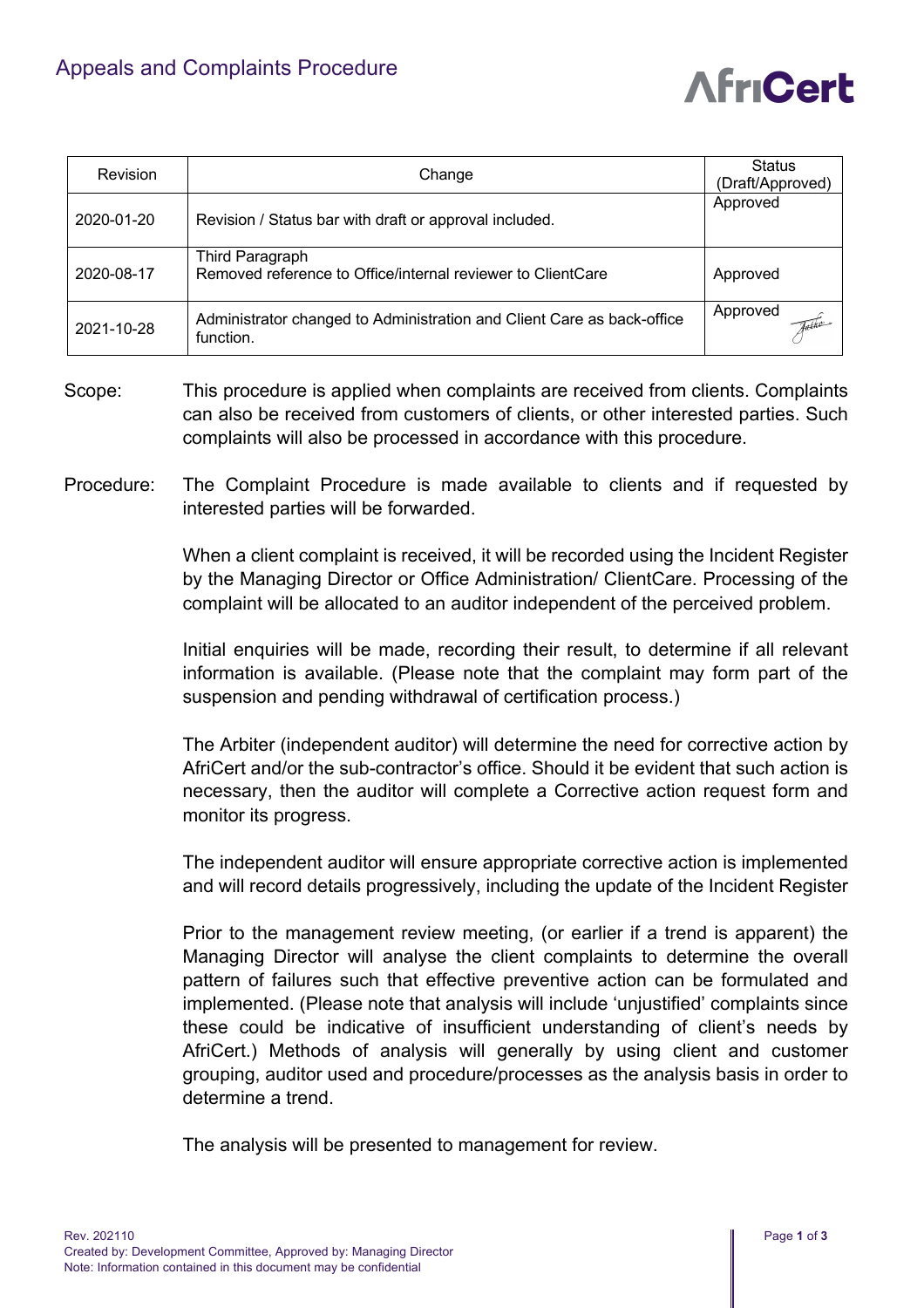

When the complaint is from a client's customer or an interested party, then the independent auditor will review the content to determine the urgency of response that is justified in relation to the next scheduled audit.

If appropriate, the independent auditor will schedule a special audit at the client to determine the true position, with nonconformances prepared as necessary. In other circumstances, and if appropriate, at the next scheduled audit, the scheduled auditor will be asked to perform the investigation as part of the normal audit activities.

Should resolution of a complaint be an extended exercise, then the complainant will be kept informed of the resolution process and progress. The complainant will be advised of the outcome of the AfriCert investigation and the Managing Director will be involved until finalised.

## Procedure:

The appeals process after clients receive feedback regarding certification decisions or non-conformances that have been generated during the performance of an audit.

The procedure is available to clients. For appeals from interested parties, formal definition does not permit the flexibility that the interested parties demand. However, such appeals are processed within the spirit of the procedure.

The procedure defines AfriCert as being responsible for all decisions made as a result of the appeal. The reviewing arbiter is always different from the auditor. The procedure does not provide for discrimination against the appellant. These audits are usually not charged to the client in the event that the arbiter determines that AfriCert is at fault. Appeals Audits may be conducted off-site if suitable. Outcomes of these audits is communicated to the Office Administration/ Client Care and reviewed by the Managing Director to implement the necessary actions, corrections, corrective actions and continual improvement.

The procedure includes the following provisions;

- A description of receipt, investigation and deciding future actions necessary with due regard for the recorded history of the similar appeals
- recording and tracking appeals
- implementing appropriate corrective and preventive action within AfriCert or AfriCert's client if this is appropriate
- Maintaining contact with the appellant and forwarding details of conclusions reached
- Review of the results of the appeal by persons different from those investigating the appeal
- Forwarding written details of the finality of the appeal to the appellant